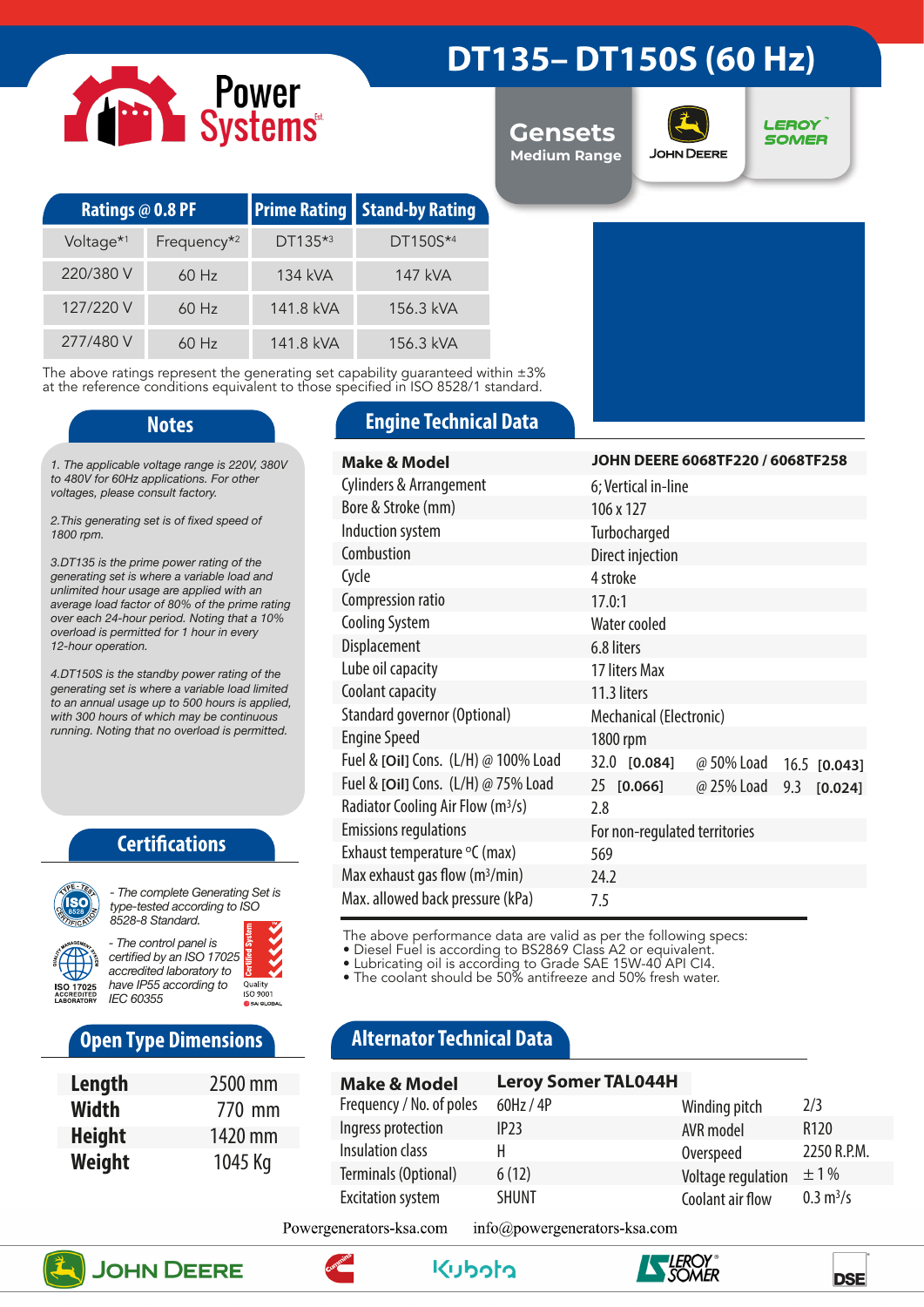

## **DT135– DT150S (60 Hz)**

**Gensets Medium Range**



**LEROY SOMER** 

### **Control Panel Specifications**

GMP260MK (DSE6010 MKII) panel is an automatic start generating set panel of microprocessor-based design which is capable of interfacing with electronic engine through the can-bus J1939. It is fully configurable by front fascia buttons and PC software as well. If Mains voltage is to be monitored, DSE6020MKII can be offered.

Circuit Breaker Schneider or ABB, 3 Pole MCCB (4 Pole available as Optional)



### **Construction**

| <b>Sheet Fabrication</b> | CNC shearing & bending                                                                                                                                                                        |
|--------------------------|-----------------------------------------------------------------------------------------------------------------------------------------------------------------------------------------------|
| Paint type               | Heat-treated powder-coated                                                                                                                                                                    |
| Paint application        | Electrostatic corona spraying                                                                                                                                                                 |
| <b>Durability tests</b>  | • IMPACT [EN ISO 6272]<br>• Salt spray resistance [ASTM B117-73]<br>• Humidity Resistance [ASTM D2247]                                                                                        |
| Compliance               | • Panel is compliant with [ISO8528-8]<br>• Clearance & Creepage [IEC60355-1]<br>• Leakage current & Dielectric strength [IEC60355-1]<br>• Protection against electric shock [IEC600 364-4-41] |
| Degree of protection     | IP55                                                                                                                                                                                          |
| Wire crimping            | • Crimping force up to 20KN<br>• Accuracy of 0.01mm<br>• Each crimping is checked by Komax CFA+                                                                                               |
| Wire coding              | • Wires are coded by wire color and cross-section<br>• Wires are coded by printed numbers<br>• Wires are coded by printed function of the wire                                                |

| <b>Protection</b><br>(standard) | (OPTIONAL Note <sup>1,3</sup> ) | <b>Control</b><br>(standard)   | (OPTIONAL Note <sup>1</sup> ) | Instrumentation<br>(standard) | (OPTIONAL Note <sup>1,3</sup> )   |
|---------------------------------|---------------------------------|--------------------------------|-------------------------------|-------------------------------|-----------------------------------|
| Over/Under AC voltage           | High oil temperature            | Remote start input             | Battery Changer: 5A, 10A, UL  | Gen AC Voltage: 3ph VLL & VLN | Lube oil temperature              |
| Over /Under frequency           | High exhaust temperature        | <b>Emergency Stop button</b>   | Fuel pump control             | Gen Frequency: Hz             | Exhaust temperature               |
| Delayed Over current            | Low fuel pressure               | Common Alarm volt-free contact | Extension:                    | Gen Current: 3 phase A        | Engine Inlet air (Boost) pressure |
| Short-circuit                   | Low coolant pressure            | Event log (50 events)          | Ethernet - Modbus TCP         | Power: KW, KVA, KVAR & PF     | Charging ammeter                  |
| Over KW                         | Low fuel level                  | <b>Weekly Exerciser</b>        | RS485- Modbus RTU             | Energy: KWhr, KVAhr, KVARhr   | Fuel pressure                     |
| High Engine Temperature         | Low oil level                   | Audible Alarm                  | Webnet – GPS tracker          | Lube Oil pressure             | Coolant pressure                  |
| Low oil pressure                | High winding temperature        | <b>Standard CANbus J1939</b>   | Water in Fuel Detection.      | Engine coolant temperature    | Fuel level                        |
| Maintenance Alarm               | High bearing temperature        | Preheat control                |                               | <b>Battery DC Voltage</b>     | Lube oil level                    |
| High/Low Battery voltage        | Low boost pressure              |                                |                               | DC Alternator Voltage         | Winding temperature 3xRTD         |
| Low coolant level Note 2        | Fusible link fire protection    |                                |                               | <b>Engine Speed</b>           | Bearing temperature RTD           |
|                                 | Low coolant temperature         |                                |                               | Operating hours               |                                   |

Note 1: some OPTIONAL features could be standard if CANbus is established within electronic engines.

Note 2: Low coolant level protection is standard feature for Gensets above 200KVA, otherwise it is optional.

Note 3: There is limitation in the number of protections and measurements that can be offered with GMP260MK.

Other types of control Panels & Modules can be offered according to required specifications (DSE 7310/20, 7410/20, 8610, 8810 and Others).

Powergenerators-ksa.com

info@powergenerators-ksa.com

**Kuboto** 



**JOHN DEERE**